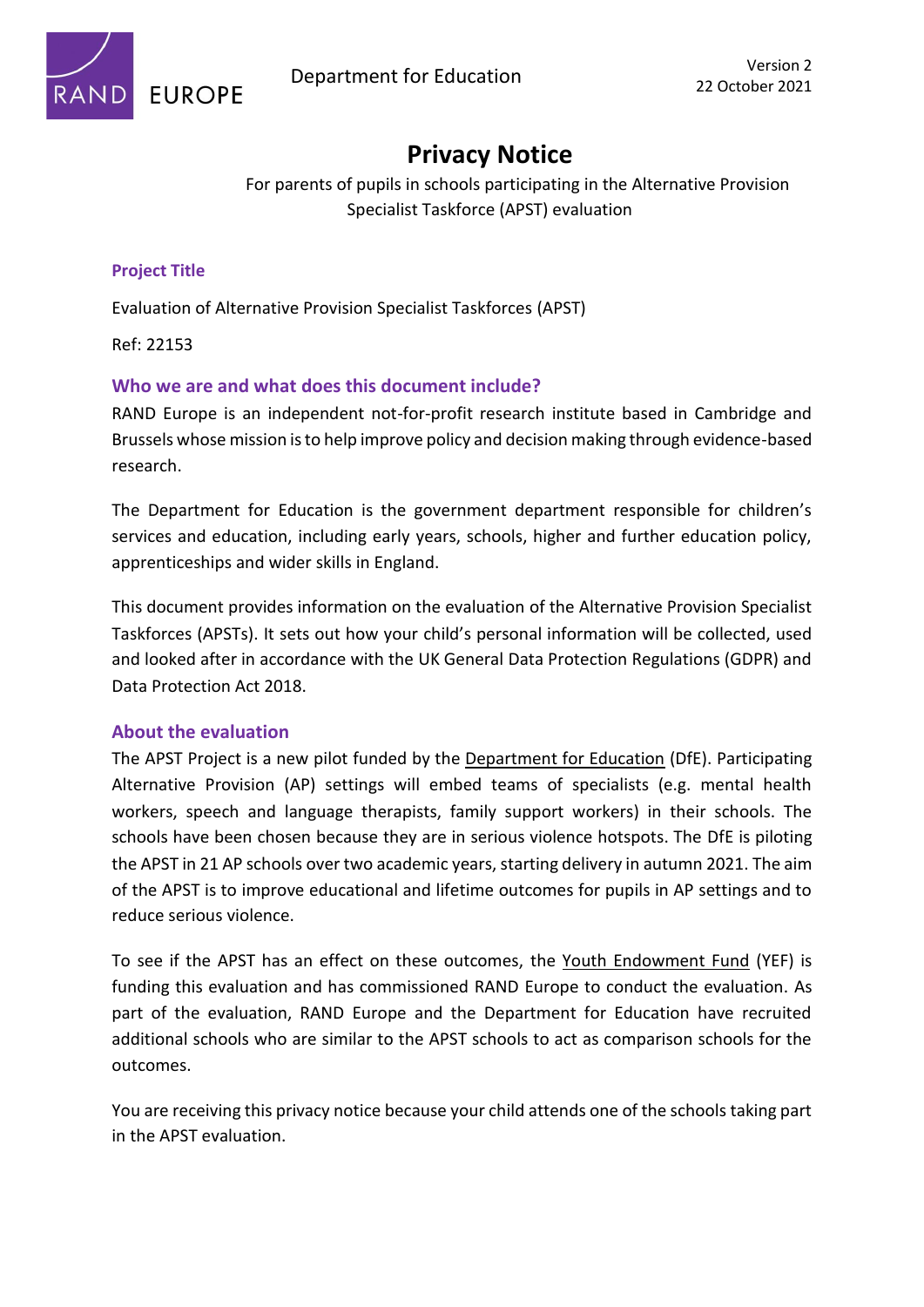# **Who is holding your data?**

RAND Europe and the Department for Education will act as Joint Data Controllers during the evaluation. At the end of the evaluation, data from the project will be stored in the YEF data archive and the YEF will become Data Controller<sup>1</sup>.

RAND Europe will be responsible for collecting the data from the AP schools, storing this data securely, and passing it onto the Department for Education for matching to existing datasets. RAND Europe will be responsible for analysis of the dataset. RAND Europe has asked the University of Westminster (UoW) and the FFT Education Datalab (FFT) to act as Data Processors to analyse the pseuoanonymised dataset and transfer the final dataset to the YEF for archiving.

The Department for Education will be responsible for matching the dataset received from the schools with the data held in the National Pupil Database (NPD) and Individual Learners' Record (ILR) data. They will pass this dataset onto UoW and FFT for analysis. They will oversee the transfer of the final dataset to the YEF for archiving.

# **What data are we collecting and how we are collecting them?**

By 'personal data', we mean any information about an individual from which that individual can be identified, for example name. 'Special category' data is personal data that needs more protection because it is sensitive. This includes health and ethnicity data. 'Criminal offence 'data includes not just data which is obviously about a specific criminal conviction or trial, but also any other personal data relating to criminal convictions and offences.

RAND Europe will collect the following personal data about your child from the AP school: name, unique pupil number (UPN) and date of birth.

RAND Europe has asked teachers at your child's AP school to administer two self-reported surveys to all pupils in Key Stage 3 and 4 (including your child). Teachers at the school will administer these surveys and share the responses with RAND Europe via Smart Survey. These surveys will collect some, or all, of the following special categories/criminal offence data:

• The Strengths and Difficulties Questionnaire (SDQ). Your child will be asked to complete this survey at two timepoints. Your child will be asked to answer questions that give us data about emotional symptoms, conduct problems, hyperactivityinattention, peer relationship problems and prosocial behaviour. This will provide us with information about the effect (if at all) APST has on pupils' social, emotional and mental health. This is one of the most widely and internationally used measures of young people's mental health. We will use a version which is suitable for young people aged 11-17 years old.

<sup>&</sup>lt;sup>1</sup> For more information about the YEF archive please see: **https://youthendowmentfund.org.uk/evaluation**[data-archive/](https://youthendowmentfund.org.uk/evaluation-data-archive/)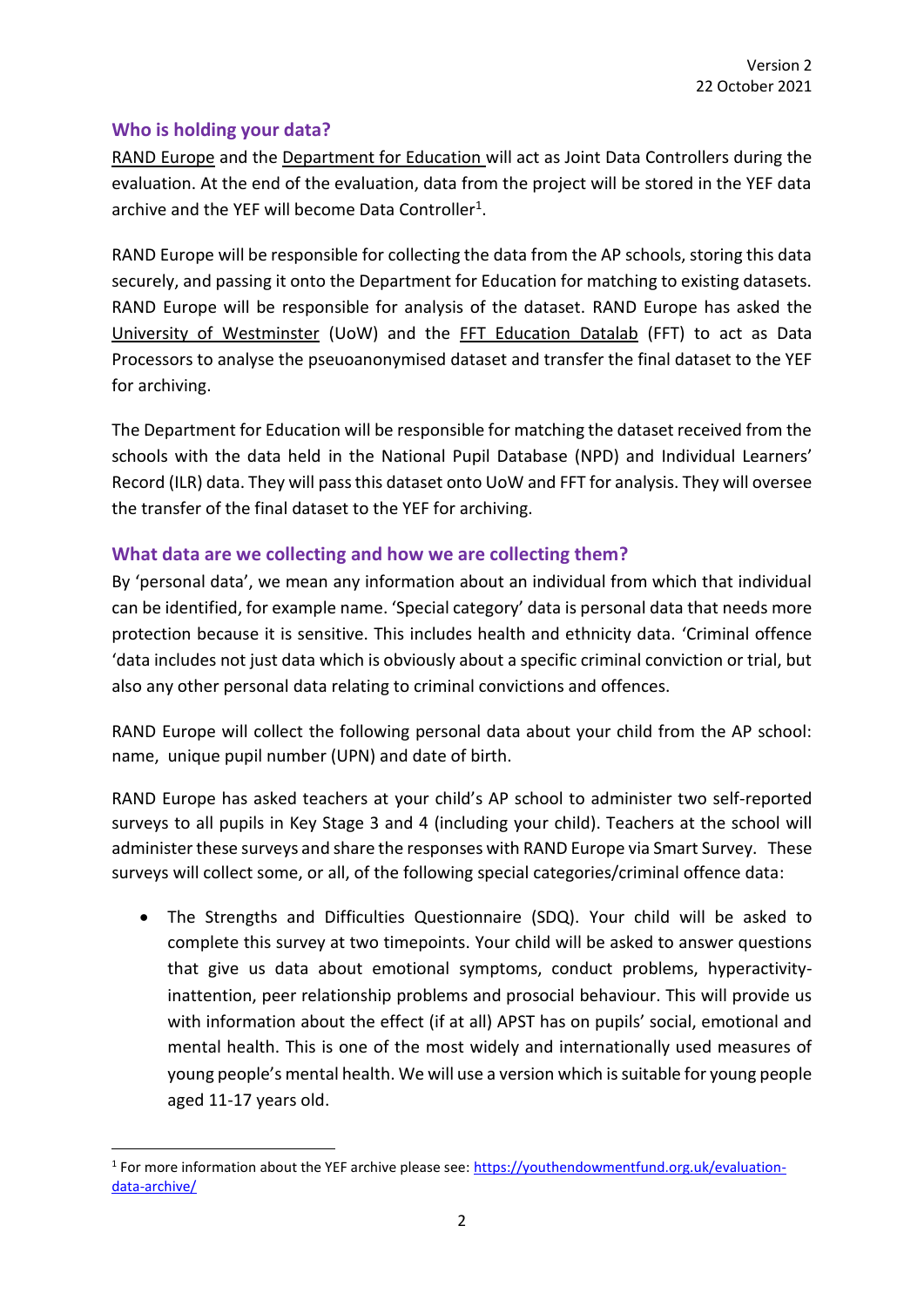• The Self-Reported Delinquency Scale (SRDS). Your child will be asked to complete this survey at a second timepoint (not before January 2022). There will be questions about antisocial and offending behaviours. The questionnaire has been validated for use with young people in the UK and has been used with those aged between 10 and 17. The questionnaire will provide us with data about the effect (if at all) APST has on the likelihood of future criminal activity.

#### **How we share and store the data?**

RAND Europe will not share responses to the SDQ and SRDS with parents, the police, or other agencies. In this sense, they will be kept confidential. We will also ask that the staff administering the survey at the school do not share your child's response with others. However, if a staff member at the school does see information from a survey that makes them worried about your child's safety or someone else's safety as a result, they will follow their usual safeguarding procedures to make sure that your child and others are safe.

Your AP school will share your child's personal data (name, date of birth, Unique Pupil Number) and responses to the SDQ and SRDS with RAND Europe using SmartSurvey. RAND Europe will download and securely store this data on their server. RAND Europe will ask the schools to securely destroy all paper copies and other records of the data after sharing the data.

RAND Europe will then share this dataset with the Department for Education using Egress (a secure filesharing system). The Department for Education will match this dataset to data that is held in the National Pupil Database (NPD) and Individual Learners' Record (ILR) about your child: about attendance, attainment, post-16 destinations. They will also match this to data about various characteristics of your child (including their ethnicity, their gender, if they are a child in local authority care (LAC), if they receive Free School Meals, if they have a Special Educational Need or Disability). The data that we will use from these databases will have been gathered through your child's previous school history. It will not include opinions of teachers or others who have worked with your child. This matching will take place within the Office for National Statistics' (ONS) Secure Research Service (which can only be accessed by accredited researchers).

The Department for Education will share their dataset with University of Westminster and FFT in the Office for National Statistics' (ONS) Secure Research Service (which can only be accessed by accredited researchers) for analysis. The dataset will be pseudo-anonymised (meaning that FFT and University of Westminster will not receive your child's personal data in this dataset).

FFT and University of Westminster will use this data to analyse the effects of the APST pilot and to write a report that will be publicly available. We will not identify any individuals in our report and we will not share the data gathered about individuals with anyone outside of the evaluation.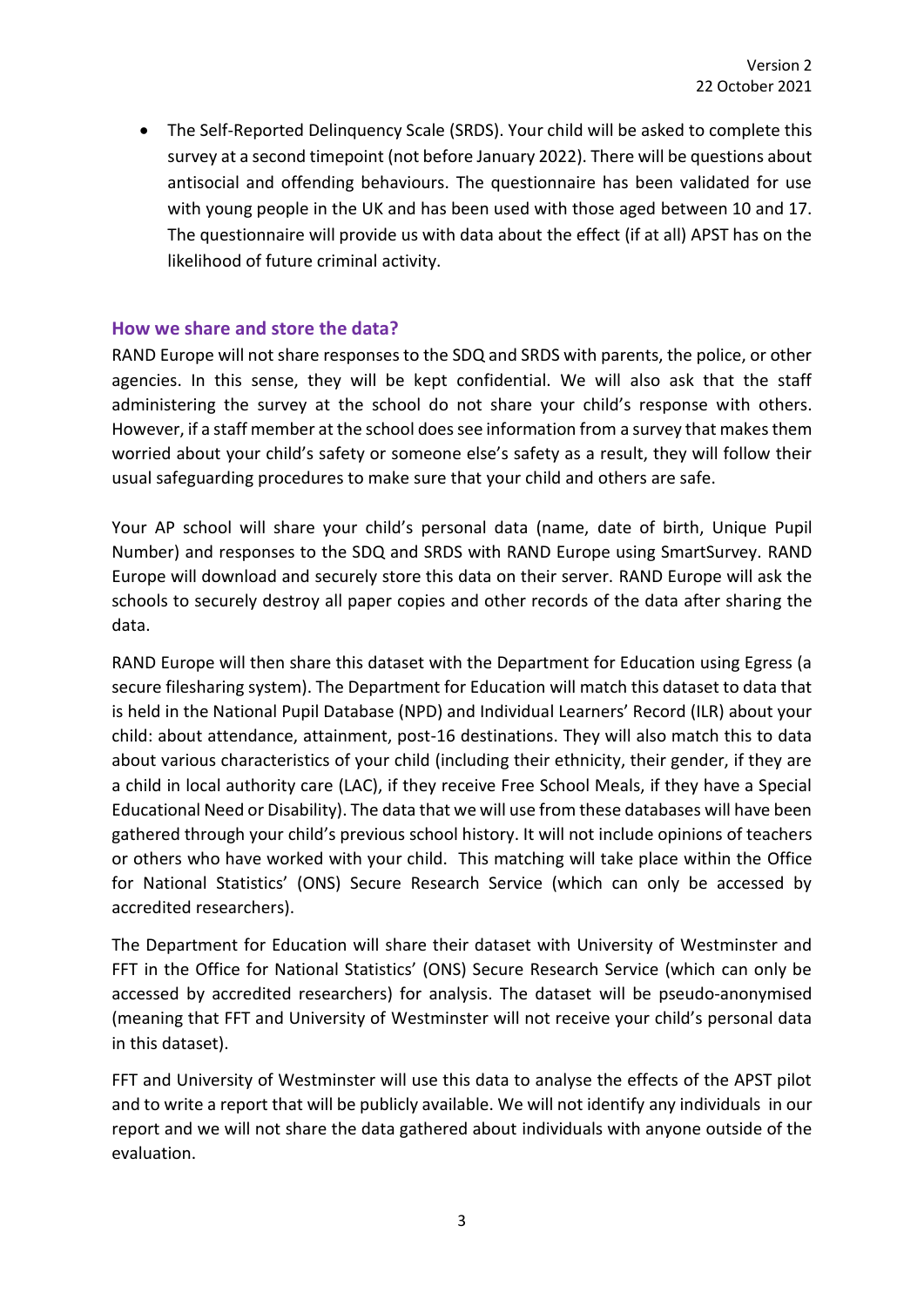For the purpose of research, following the completion of the evaluation, FFT and the University of Westminster will share the dataset with the YEF for storage in their archive via SRS. At this point, the YEF will become data controllers.

### **What is the legal basis for processing your data?**

The legal basis for RAND Europe to process your child's personal data is legitimate interests detailed in Article 6(1)(f) of the UK GDPR. The legal bases for processing your child's special category data is for reasons of substantial public interest and because it is necessary for archiving purposes in the public interest, scientific or historical research purposes as detailed in Article  $9(2)(g)$ & (j) respectively of the UK GDPR. RAND Europe will process any criminal offence data using research as a condition for processing in Schedule 1 of the DPA 2018. To ensure that all processing is fair and lawful, RAND Europe have also completed a Legitimate Interest Assessment and a Data Protection Impact Assessment and completed an application to the RAND internal review board for ethical approval. RAND Europe will process only what is required to meet these legal bases and will ensure security and safeguards are in place to protect the information.

The legal basis for the Department for Education to process your child's personal data is where it is necessary for the performance of a task carried out in the public interest as set out in Article 6(1)(e) of the UK GDPR. The legal basis for processing special category data is for reasons of substantial public interest as detailed in Article 9(1)(g) of the UK GDPR and will process any criminal offence data using research as its condition for proceeding in Schedule 1 of the DPA 2018.

The Department for Education also conducts a Data Protection Impact Assessment and Its Data Sharing Approval Panel ensures any sharing of data through the ONS's Secure Research Service meets ONS's 'five safes data protection framework' to make sure that the people, projects, settings, data and outputs are safe.

### **What are we using the data for?**

The evaluation team is collecting your child's data to aid the evaluation. The evaluation aims to find out more about the impact that the APST intervention has on a number of pupil outcomes (the 'impact' evaluation): including attendance, post-16 destinations, educational attainment, socio-emotional wellbeing and self-reported delinquency. We will look at how the outcomes of children attending AP schools that are implementing APST compare to those of pupils who are attending AP schools that are not implementing the APST. We will analyse the data to see if there is a difference. This will help us to understand if and how the APST intervention makes a difference to pupils.

#### **How do we keep your data secure?**

The evaluation team have put various security measures in place to keep personal data secure and to prevent any unauthorised access to or use of it in accordance with Data Protection Act (2018) and UK GDPR requirements. All data collected by RAND Europe will be stored on secure servers, accessed only by relevant project team, and personal data will be stored separately to SDQ and SRDS data. All data will be shared using specialist software (Egress). Data analysis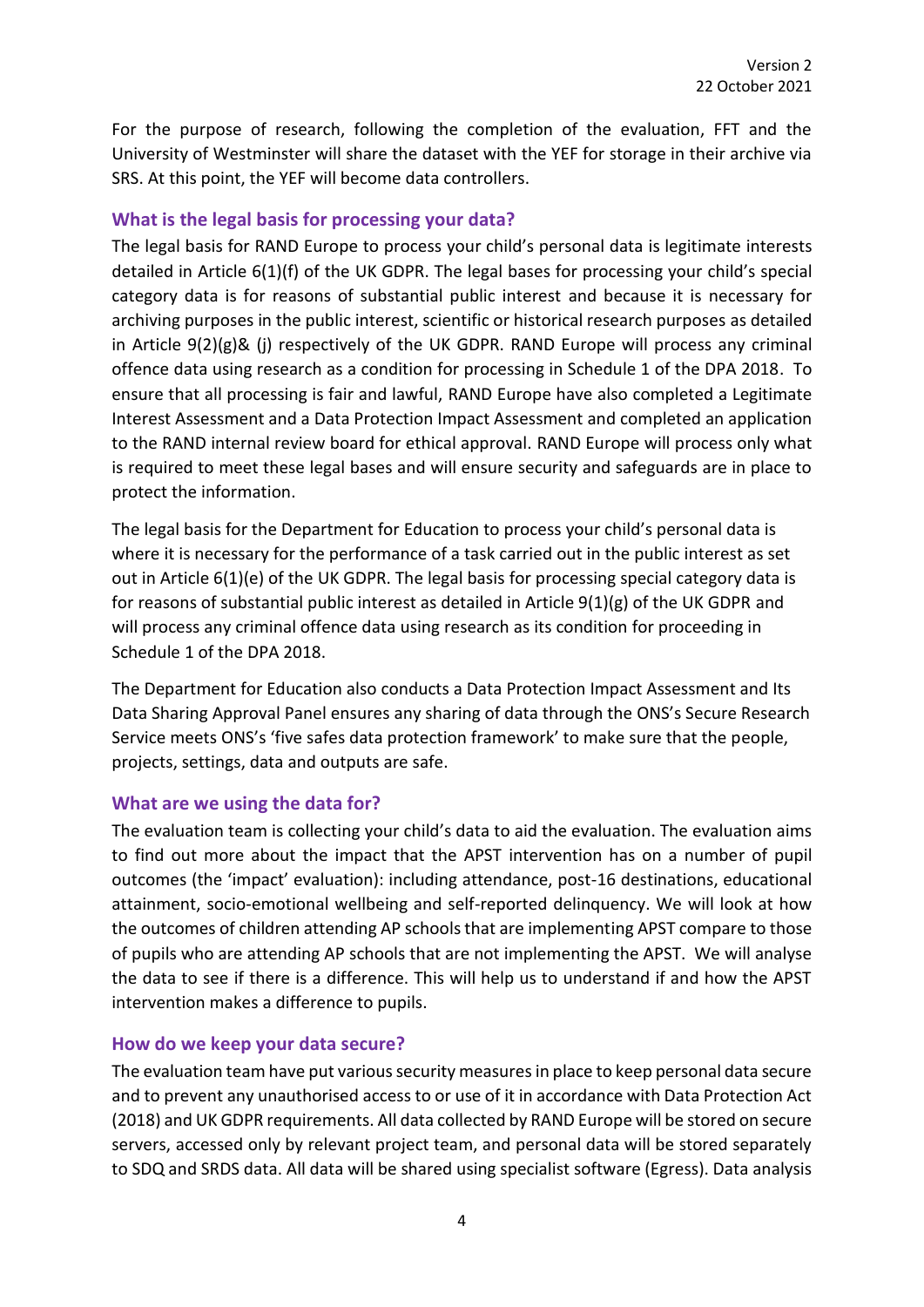by FFT and the University of Westminster will be conducted in the ONS' SRS. This is a secure environment that can only be accessed by accredited researchers. No data will be saved on servers or shared with processors outside the UK. The Department for Education will keep the data it processes securely and strictly in accordance with Government standards.

# **How long do we keep your data?**

RAND Europe will securely delete all data held on its secure server six months after the end of the project (in March 2024).

Data about all pupils will be deposited into the YEF's data archive at the end of the project (March 2025) for the purpose of research<sup>2</sup>. You can find out more about the archive in the Project Information Sheet.

# **What are your rights?**

RAND Europe and the Department for Educate operate in accordance with the Data Protection Act 2018 and UK GDPR 2016 requirements. You are provided with certain rights that you may have the right to exercise through us. In summary those rights are:

- To access your data ("data subject access request") (Article 15 of the GDPR)
- To have inaccurate personal data rectified (Article 16 of the GDPR)
- To have your data erased (Article 17 of the GDPR)
- To restrict the processing of your data (Article 18 of the GDPR)
- Request the transfer of your personal data to you or to a third party (Article 20 of the GDPR)
- Object to processing of your personal data (Article 21 of the GDPR).

### **How do you contact us?**

If you have any questions about the study or your rights, you can get in touch by:

- Sending an email to the evaluation team Dr Emma Disley (apstevaluation@randeurope)
- Calling the evaluation team by ringing +44 1223 353 329 and quoting Ref: 21153"APST".
- Contacting RAND Europe's Data Protection officer, Rani Viknaraja [rviknara@randeurope.org](mailto:rviknara@randeurope.org) and quoting Ref: 21153"APST" or in writing to Data Protection Officer, RAND Europe, Westbrook Centre, Milton Road, Cambridge, CB4 1YG, UK.
- Contacting the Department for Education's Data Protection Officer, Emma Wharram dataprotection.office@education.gov.uk or in writing to Data Protection Officer,

<sup>&</sup>lt;sup>2</sup> For more information about the YEF archive please see: **https://youthendowmentfund.org.uk/evaluation**[data-archive/](https://youthendowmentfund.org.uk/evaluation-data-archive/)